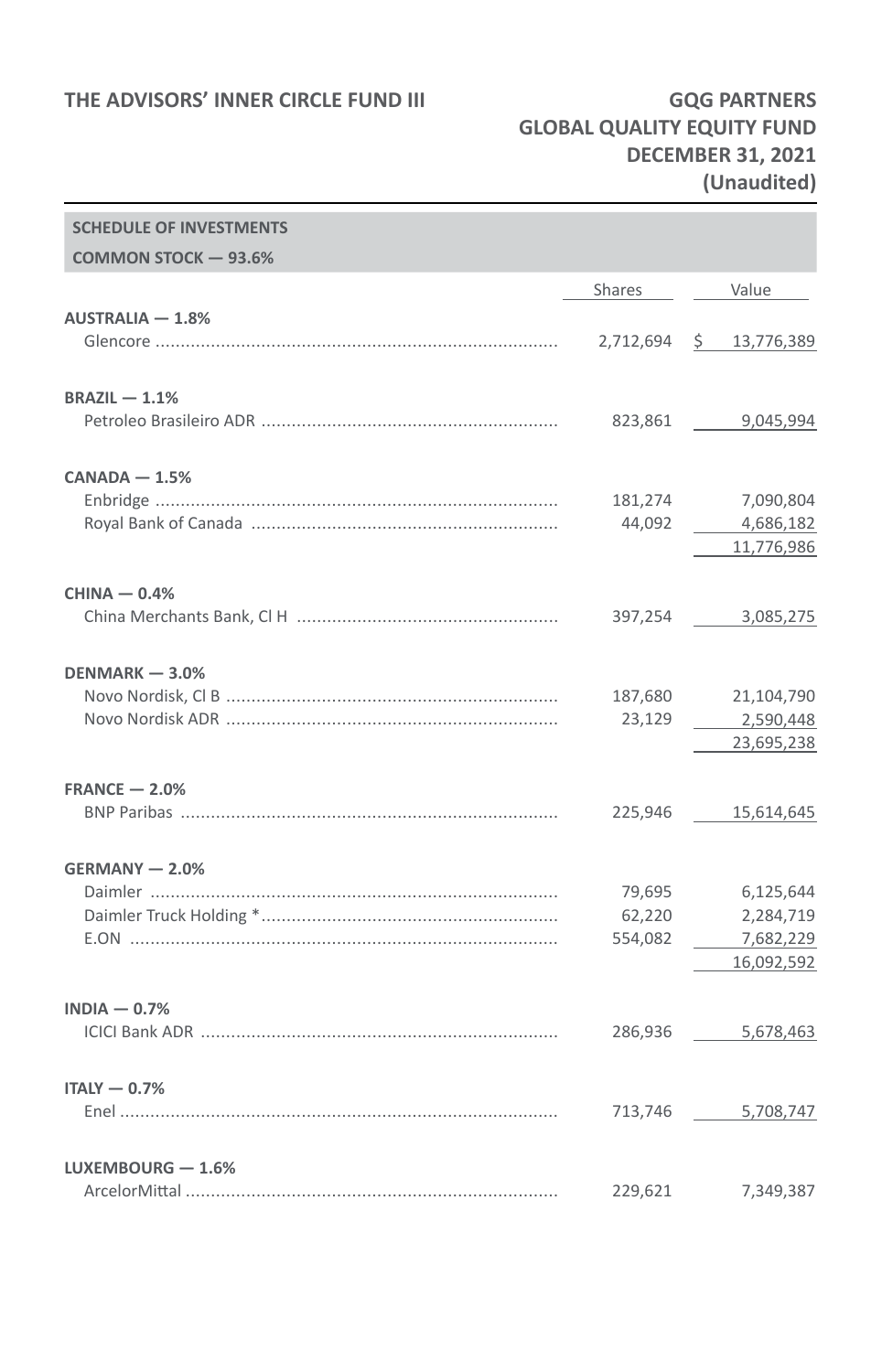# **GLOBAL QUALITY EQUITY FUND DECEMBER 31, 2021 (Unaudited)**

| <b>COMMON STOCK - continued</b>        |           |             |
|----------------------------------------|-----------|-------------|
|                                        | Shares    | Value       |
| <b>LUXEMBOURG</b> (continued)          |           |             |
|                                        | 160,241   | \$5,100,471 |
|                                        |           | 12,449,858  |
|                                        |           |             |
| NETHERLANDS - 1.0%                     |           |             |
|                                        | 8,852     | 7,114,014   |
|                                        | 807       | 642,485     |
|                                        |           | 7,756,499   |
| $RUSSIA - 3.0%$                        |           |             |
|                                        | 106,709   | 9,393,057   |
|                                        | 903,185   | 7,169,041   |
|                                        | 1,757,140 | 6,867,865   |
|                                        |           | 23,429,963  |
| $SPAIN - 1.7%$                         |           |             |
|                                        | 2,230,937 | 13,231,711  |
|                                        |           |             |
| SWITZERLAND - 2.0%                     |           |             |
|                                        | 40,074    | 5,608,872   |
|                                        | 23,504    | 9,768,975   |
|                                        |           | 15,377,847  |
| $TAIWAN - 3.1%$                        |           |             |
| Taiwan Semiconductor Manufacturing ADR | 199,126   | 23,956,849  |
|                                        |           |             |
| UNITED KINGDOM - 7.8%                  |           |             |
|                                        | 50,709    | 5,960,270   |
|                                        | 514,355   | 29,961,179  |
|                                        | 358,560   | 13,275,233  |
|                                        | 107,192   | 4,010,053   |
|                                        | 540,855   | 7,763,651   |
|                                        |           | 60,970,386  |
| UNITED STATES - 60.2%                  |           |             |
| Communication Services - 10.3%         |           |             |
|                                        | 18,653    | 53,974,134  |
|                                        | 41,413    | 27,000,034  |
|                                        |           | 80,974,168  |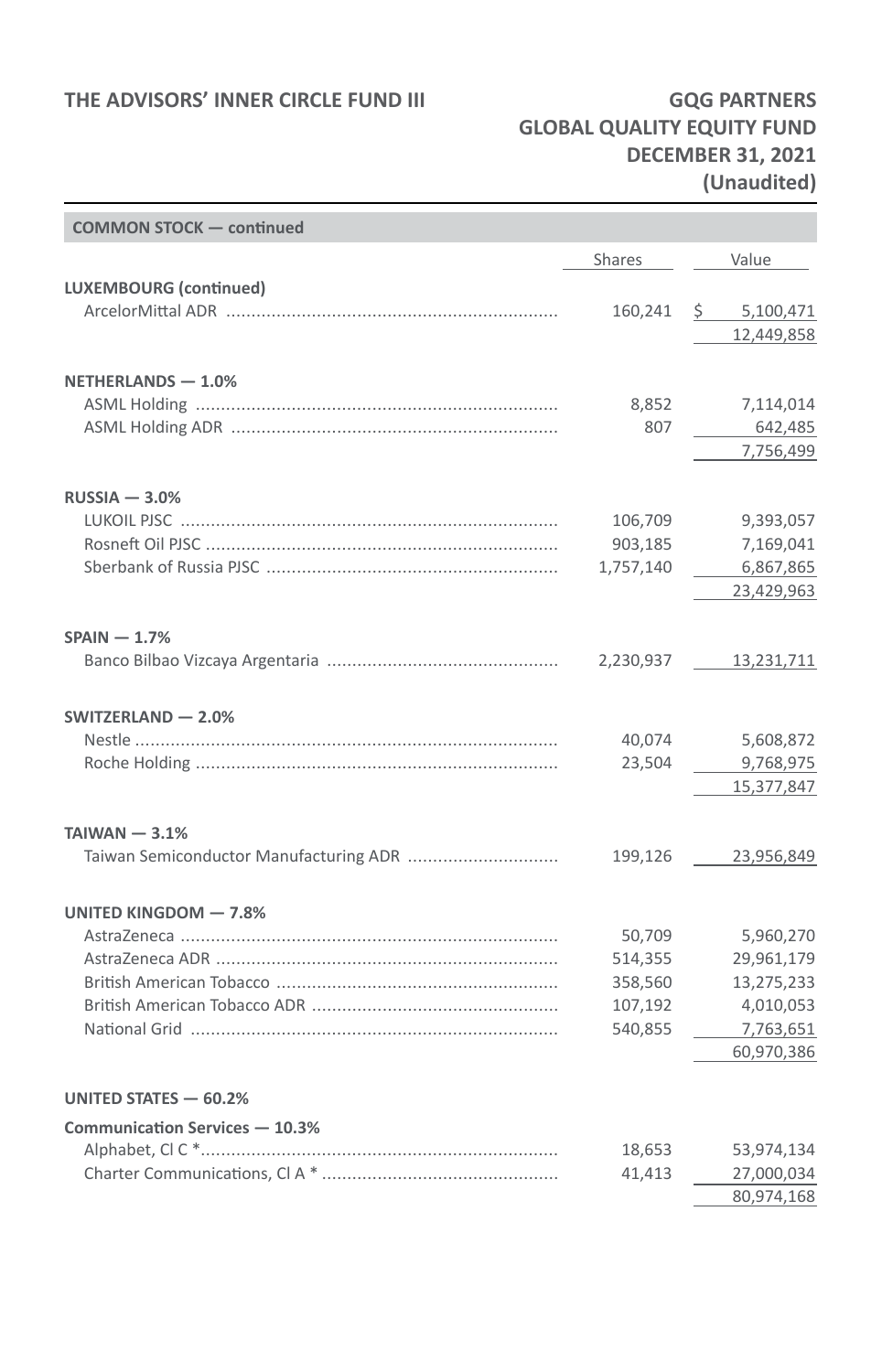# **GLOBAL QUALITY EQUITY FUND DECEMBER 31, 2021 (Unaudited)**

| <b>COMMON STOCK - continued</b> |         |                  |
|---------------------------------|---------|------------------|
|                                 | Shares  | Value            |
| Consumer Discretionary - 2.9%   |         |                  |
|                                 | 96,805  | \$<br>22,404,549 |
| Consumer Staples - 11.1%        |         |                  |
|                                 | 241,896 | 11,463,451       |
|                                 | 193,195 | 18,353,525       |
|                                 | 149,719 | 24,491,034       |
|                                 | 223,465 | 32,333,151       |
|                                 |         | 86,641,161       |
| Energy $-6.9%$                  |         |                  |
|                                 | 324,726 | 14,304,180       |
|                                 | 377,149 | 23,077,747       |
|                                 | 570,342 | 16,534,215       |
|                                 |         | 53,916,142       |
| Financials $-7.0%$              |         |                  |
|                                 | 88,575  | 11,460,719       |
|                                 | 105,276 | 16,670,455       |
|                                 | 199,262 | 14,845,019       |
|                                 | 117,053 | 11,489,922       |
|                                 |         | 54,466,115       |
| Health Care - 10.3%             |         |                  |
|                                 | 40,424  | 11,165,918       |
|                                 | 26,363  | 12,228,741       |
|                                 | 97,002  | 16,594,132       |
|                                 | 81,256  | 40,801,888       |
|                                 |         | 80,790,679       |
| Information Technology - 9.0%   |         |                  |
|                                 | 17,552  | 1,654,452        |
|                                 | 104,761 | 35,233,219       |
|                                 | 153,761 | 33,321,546       |
|                                 |         | 70,209,217       |
| Materials $-1.3%$               |         |                  |
|                                 | 168,027 | 10,421,035       |
| Utilities $-1.4%$               |         |                  |
|                                 | 66,703  | 6,988,473        |
|                                 | 74,802  | 4,320,564        |
|                                 |         | 11,309,037       |
|                                 |         | 471,132,103      |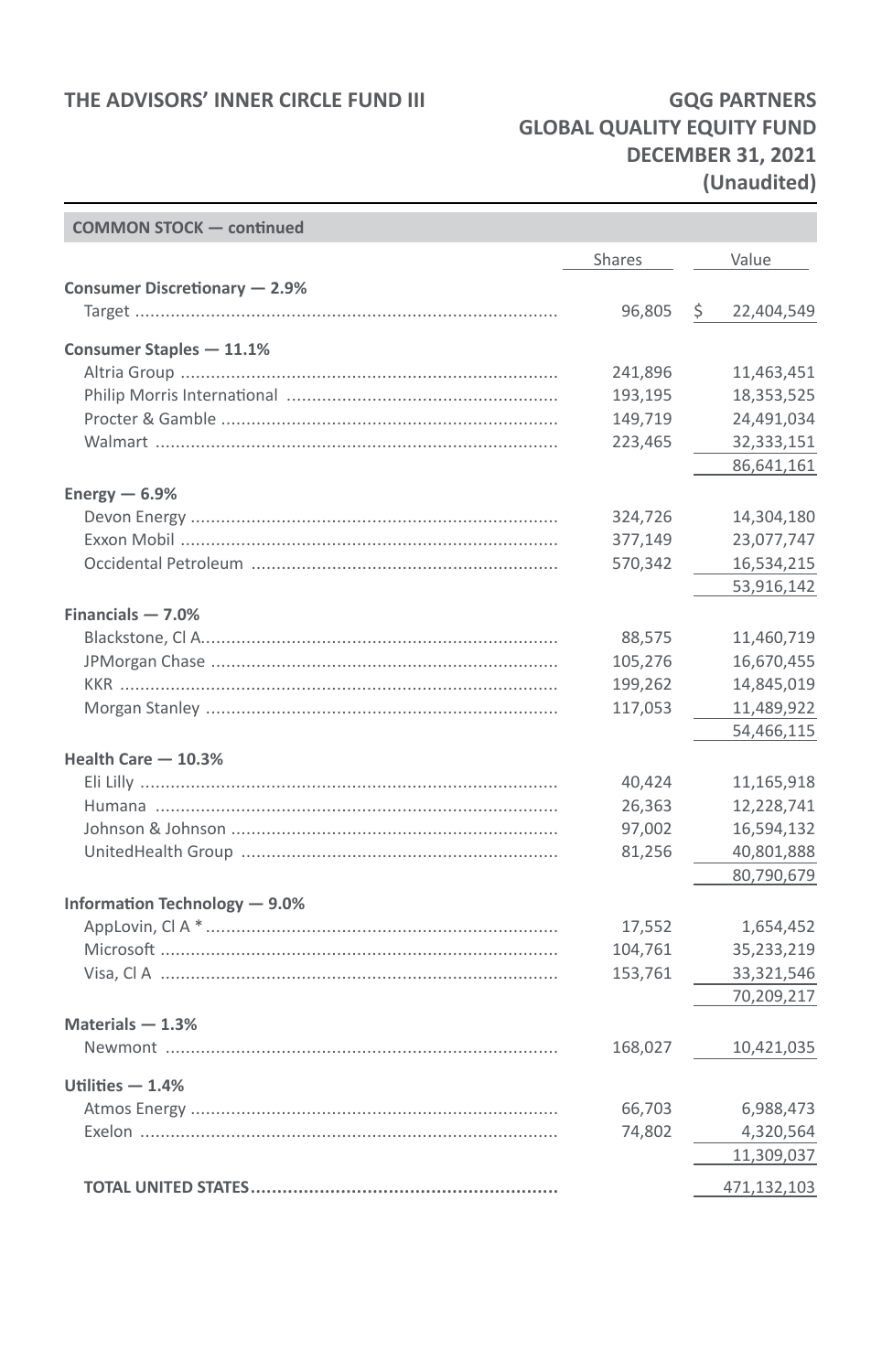### **GLOBAL QUALITY EQUITY FUND DECEMBER 31, 2021 (Unaudited)**

| <b>COMMON STOCK - continued</b>                       |                        |                                       |
|-------------------------------------------------------|------------------------|---------------------------------------|
|                                                       | <b>Shares</b>          | Value                                 |
| <b>Total Common Stock</b>                             |                        | 732,779,545<br>S                      |
| PREFERRED STOCK - 2.0%                                |                        |                                       |
| $BRAZIL - 2.0%$<br><b>Total Preferred Stock</b>       | 1,402,727<br>2,030,367 | 5,275,966<br>10,370,546<br>15,646,512 |
| Total Investments-95.6%                               |                        | 748,426,057                           |
| Percentages are based on Net Assets of \$783,132,796. |                        |                                       |
| *<br>Non-income producing security.                   |                        |                                       |

*(A) There is currently no rate available.* 

*ADR — American Depositary Receipt*

*Cl — Class*

*PJSC —Public Joint Stock Company*